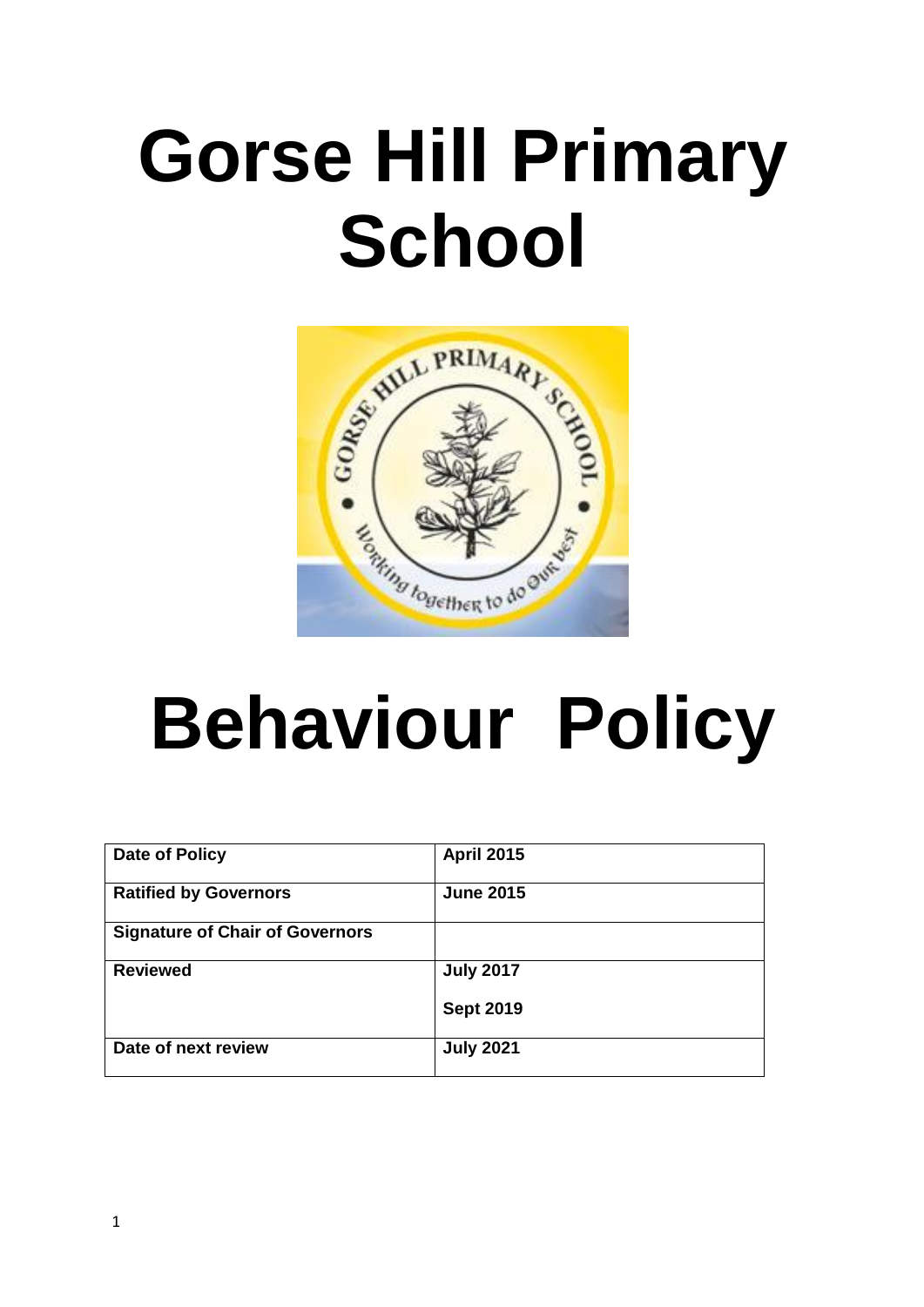# **Philosophy/Beliefs/Values**

At Gorse Hill Primary School our beliefs, mission statement, vision and values underpin the ethos behind our Behaviour Policy and the approaches outlined in it.

### **What do we think good behaviour looks like?**

The staff and children at Gorse Hill Primary School agreed that:

Good Behaviour is seen as:

- Respect for each other, respect for learning, respect for the school, belongings and property.
- Good manners
- Good looking, listening and sitting
- Ready to learn
- On task/engaged
- Following instructions well
- Cooperating with teachers and each other

We believe behaviour is a form of communication. We 'listen' and try to understand what children are telling us through their behaviour and non-verbal cues.

At the heart of our approach is positive relationships with children and communication with parents/carers.

We share a collective responsibility for behaviour where all adults are positive role models. We are consistent and respectful in our interactions with children and model positive relationships with other adults.

#### **Positive**

At Gorse Hill Primary School, we believe in a positive approach to behaviour management and have high expectations of all children. Our focus is on recognising, modelling, sharing, celebrating and rewarding positive and safe behaviour and choices.

We 'Catch Children Being Good' and will praise positive behaviour before drawing attention to negative behaviour. Our praise is genuine and we make it clear to the children what they did well and how they can improve.

We remain calm when dealing with behaviour. We are aware of the damage that feelings of shame, guilt and humiliation can bring and so avoid situations that may lead to these feelings for others. Behaviour incidents are dealt with by talking to children involved sensitively and away from an 'audience'. When an issue needs to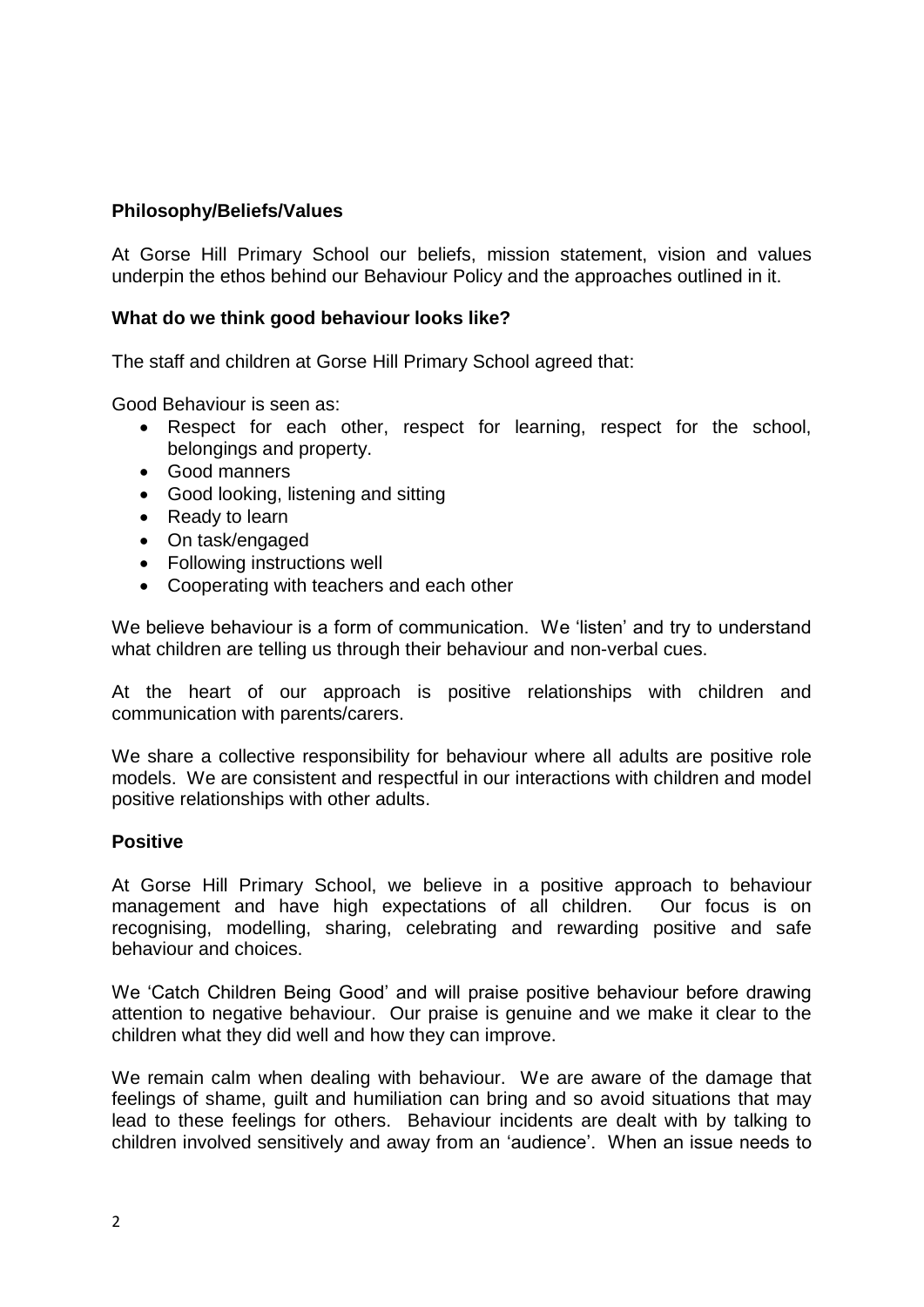be discussed with a whole class, this is done anonymously and without public embarrassment.

Our focus is on de-escalation and any intervention with an incident is reasonable and proportionate. We are aware of the impact of non-verbal communication and so adapt our body language, tone, inflection, stance and space when managing behaviour. We respect each other's boundaries of personal space, particularly when dealing with emotional children.

We understand that sometimes children are feeling and acting with thinking because they are experiencing stress and are therefore outside of their window of tolerance. We know that it is hard for children to communicate verbally when they are feeling this way and so provide safe spaces for them to regulate themselves and calm down.

We encourage reflection and provide scaffolding for all children involved to be active participants and take responsibility for their actions.

As staff, we proactively support each other. We ask for and offer help when managing behaviour. We are non-judgemental and reflect on our practise.

#### **Class Rules**

Each class creates a set of Classroom Rules for themselves. This is done collaboratively, between children and adults, at the start of the year and revisited each half term to ensure they stay relevant and appropriate.

Language used is positive and explains what behaviours/choices should be made rather than what not to do.

E.g. Respect yourself: We put our hands up and wait our turn; we ask questions if we don't understand, we try our best. Respect others: We have kind words; we keep our hands and feet to ourselves. Respect property: We use equipment safely; we tidy up properly.

#### **Golden Time System**

This whole school approach is used to manage low level, disruptive behaviour that interrupts learning and doesn't follow class/school rules. Between 2pm and 3pm on a Friday, children will participate in a chosen activity. If children fail to follow school/classroom rules, golden time will be removed in 5 minute increments depending on the severity of the incident.

Fresh start: All children begin with 60 minutes of golden time each week.

Verbal warning: Explicitly state which Whole School/Class rule is being broken and the consequences of continuing to do so.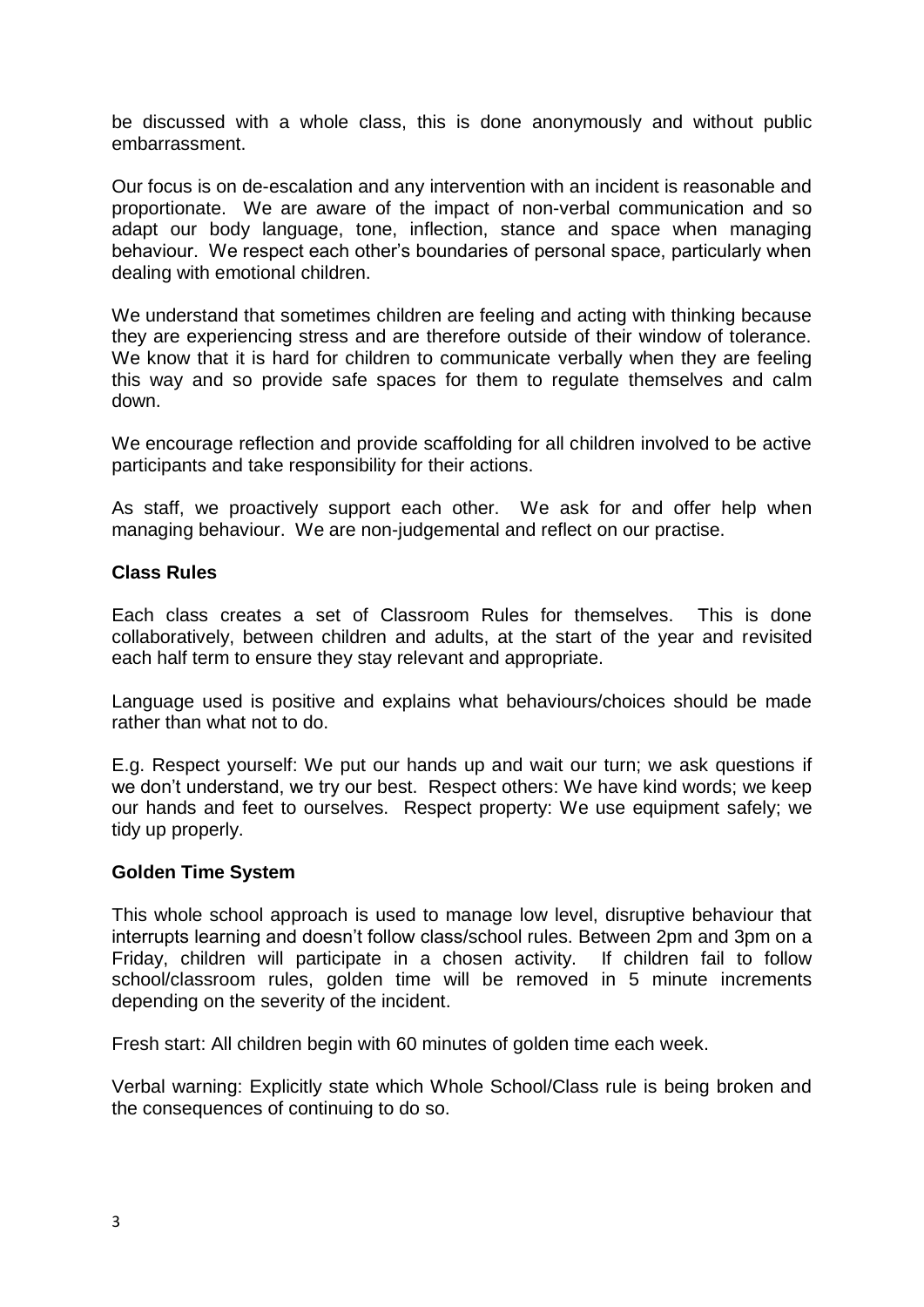5 minutes taken from golden time. Explain why this has happened and that they have lost 5 minutes of golden time. Remind them of the possible outcomes of their choices.

This loss of golden time must be recorded, using the Lost Golden Time Sheet. Teachers will use their own judgement as to whether a behaviour log is filled out.

#### **Five or more minutes of Golden Time lost**

Our children recognised and identified some extreme behaviour that have a higher level of disruption to learning and/or because of their impact on the safety of pupils and staff and these children will be sent to their buddy class and have an increased amount of golden time removed.

Extreme behaviour is categorised as deliberately destructive, racist, bullying or physically aggressive behaviour.

Children are given an independent task to complete in their buddy class (partner year group). The teacher in the buddy class may talk through the incident with the child, if there is an appropriate time which will not impact upon the learning of their own class.

Upon return to their class the teacher will talk through the incident with the child, and explain they will be missing some if not all of Golden Time. Where necessary, a member of the SLT will be informed.

For serious incidents Parents/carers must be informed that day. This can be done informally after school or by a phone call. They should be told about the behaviour and what the consequences were. Teachers will fill out a behaviour log sheet and photocopy it. One to be kept in class and one sent to Mrs Bates/Miss Coxe who will record the incident on CPOMs. If a child receives more than 3 logs within a half term, their parents will be asked to attend a Behaviour meeting with the class teacher. This meeting will be used as an opportunity to discuss alternative strategies for supporting the child in their choices and behaviour.

Behaviour logs should be used to record children's inappropriate/unacceptable behaviour.

Children will have been given opportunities/chances using the golden time system to improve their behaviour (unless behaviour is serious) before placing a child's name in the behaviour log.

### **Reflection Room**

Children who miss 15 minutes or more of their golden time in a week will be sent to a reflection room to reflect on their behaviour. They will spend their time missed here and return back to their chosen activity once they have missed the required time. Children will complete a reflection sheet which will be kept in the Golden Time Reflection File.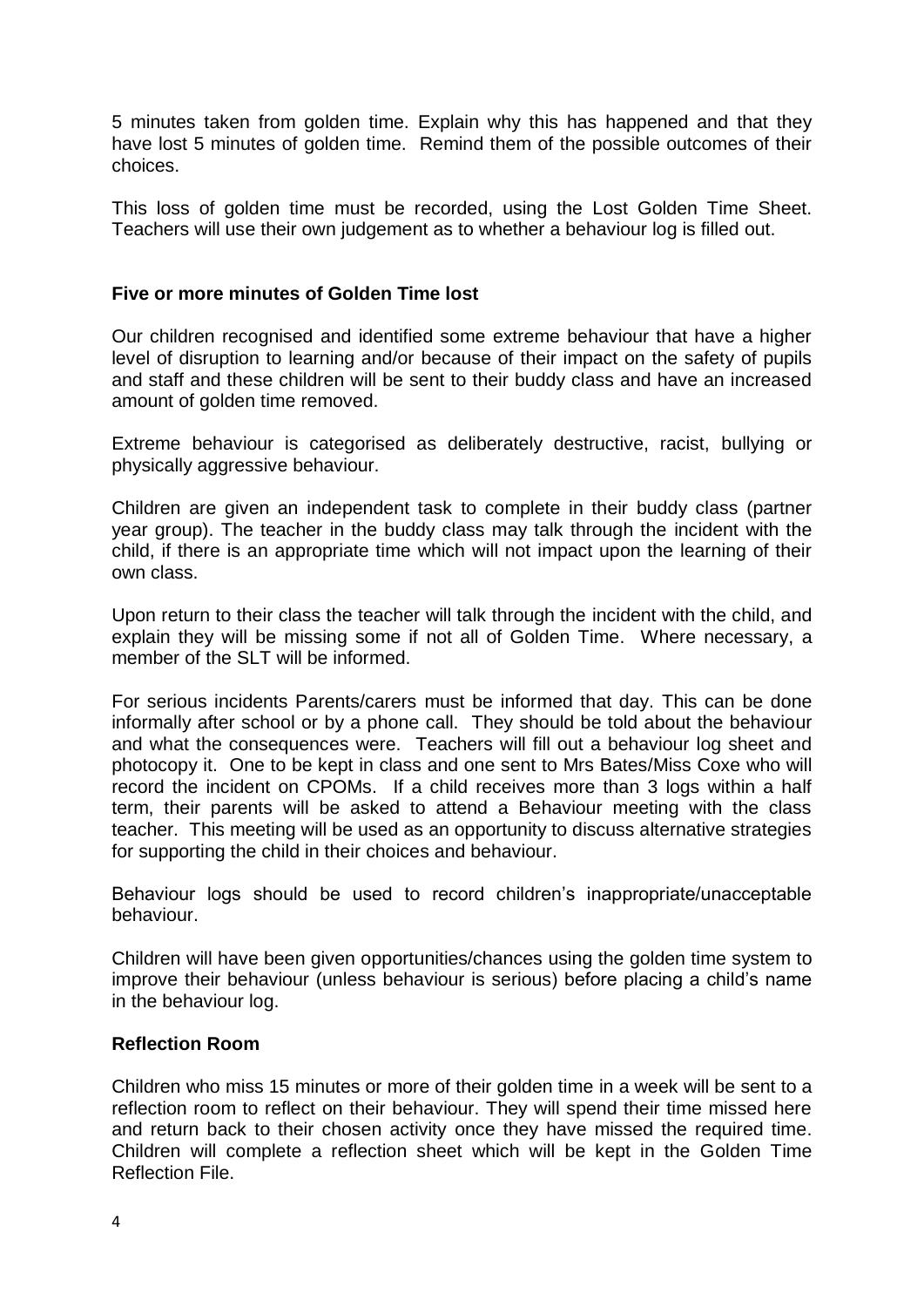### **Always rewards**

Children who always follow school/classroom rules can be rewarded with stickers, dojos etc.

Termly behaviour treats – to encourage positive behaviour and to reward those children who make an effort to behave well all of the time. Children are eligible to attend the behaviour treat if they have not lost any golden time during the half-term.

Each term starts with a clean slate and every pupil is eligible for the next behaviour treat.

#### **Rewards**

In addition to golden time, children can be rewarded for positive behaviour and choices and improvements in effort with behaviour, in a variety of ways.

#### **Each teacher will use these strategies within their classrooms and around school:**

- Dojos are awarded for good behaviour, good work, kind acts, good manners etc. Each class will determine the number of Dojos required to earn individual and class treats.
- Teacher awards stickers, certificates, dojos.
- Lunchtime staff will award dojos to children that behave well at lunchtime in the hall and playground. Lunchtime staff may also give out stickers to reward positive behaviour

#### **Teachers are also able to generate their own preferred reward systems for their class, alongside the golden time system.**

Examples of rewards/behaviour strategies:

- Verbal praise/positive language
- Sticker charts
- Marbles in a jar
- Children from different age groups/key stages helping in other classes
- Pupil of the week
- Extra playtime
- Stamps
- Positive notes home
- Good work assemblies
- Story time/chill out time
- Trips/visits

Etc.

#### **Sanctions at Gorse Hill Primary School**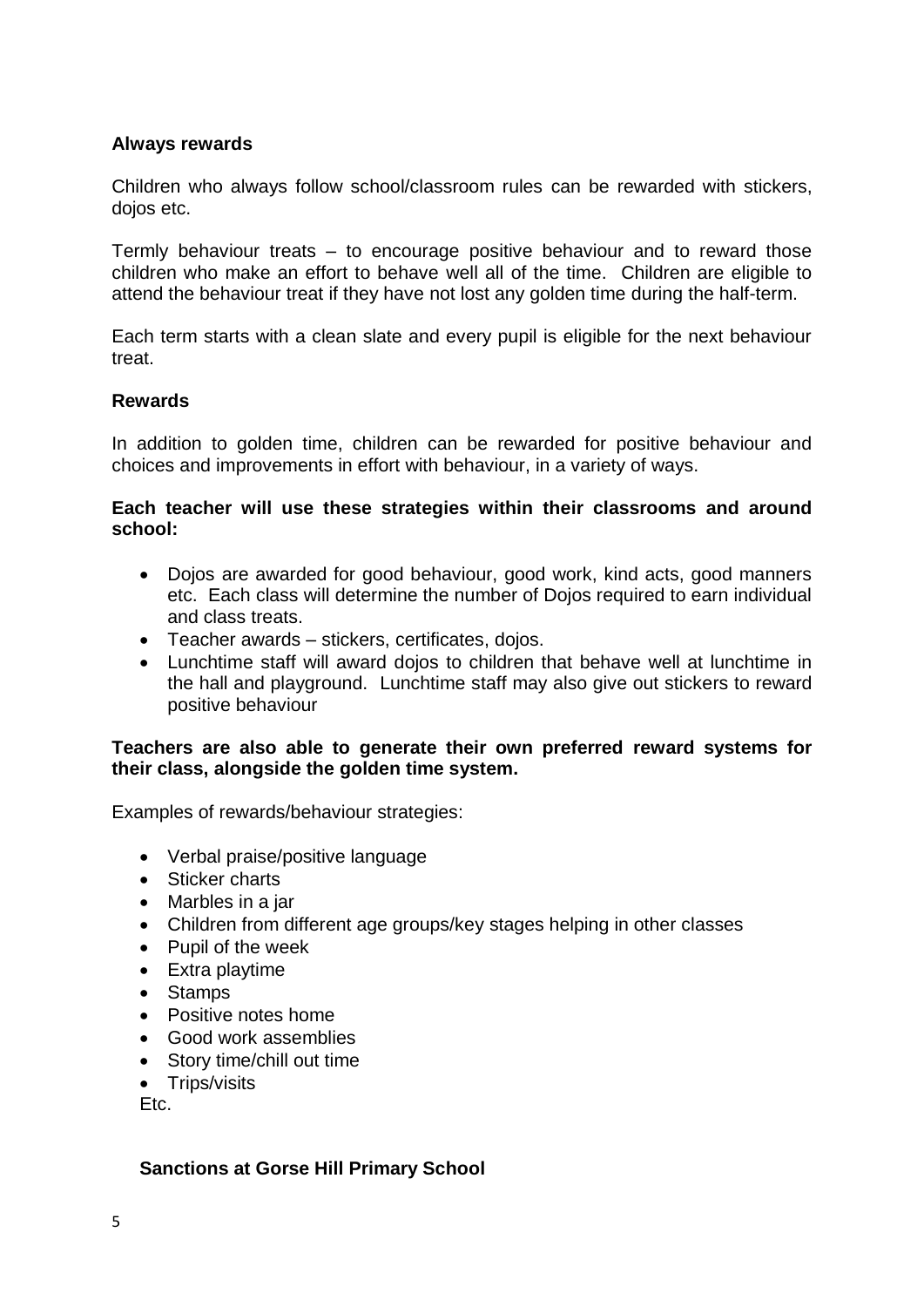Alongside the golden time system there may be times when other sanctions are considered. We want to be giving children an opportunity to improve their behaviour.

- Quiet word without interrupting the lesson
- Time out
- Loss/withdrawal of privileges
- Talk to parents
- Pupil discussion with SLT/Head teacher.
- Going on report (keep a behaviour log)
- $\bullet$  Fxclusion

## **Children must not be made to stand in the corridor during lesson time. They have a curriculum entitlement.**

Time Out: A reflection (Hippo) area within the classroom or in their buddy class for children to sit and calm down can be used in class when a pupil needs a short amount of time to refocus, calm down and think about their behaviour.

### **Play times and Lunch times**

The golden time system is consistent across the whole school, so can be used with children during playtimes and lunch. Staff must communicate with class teachers if there has been a behaviour incident during a break.

Positive behaviour at lunchtimes is recognised through verbal praise, stickers and awarding of dojos.

When and how should we inform parents about behaviour?

#### **Parents need to be made aware when their child is behaving well or when they are causing problems in school for themselves or others.**

We can keep them informed in a variety of ways:

- Letters, notes, cards, home to inform parents of good behaviour.
- Talk to parents at the end of the day.
- Parents' Evenings.

Children who have been to the Reflection Room three times in a half-term will have their parents spoken to by the Class Teacher.

As all children are unique and valued as such, this system will not meet the needs of all our pupils. As an inclusive school we recognise that all children are individuals with specific needs. Therefore, within this consistent approach is an element of flexibility to address the needs of specific children. We understand that treating children equally does not mean treating children the same. Some children may